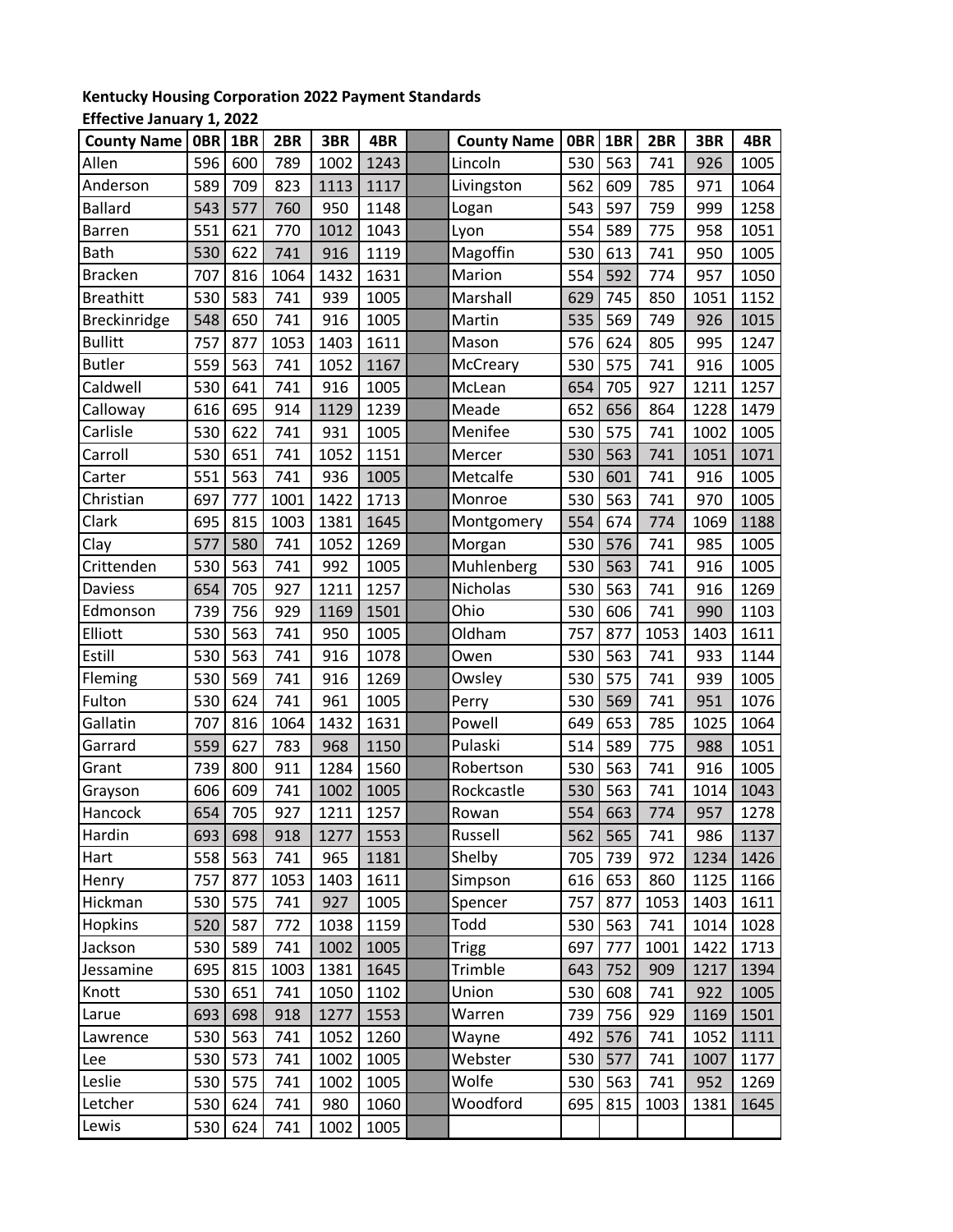For reexams the following steps must be taken.

Step 1: At the first regular reexam following the decrease in the PS, the PHA shall determine the PS for the family by using the lower of: the PS amount for the family unit size or the PS amount for the BR size of the unit rented by the family. (The decreased PS amount is used for this comparison).

Step 2: (First reexam PS amount) The PHA shall compare the PS amount from Step 1 to the PS amount last used to calculate the monthly HAP for the family. If there is a decrease in the PS, the PHA shall advise the family that the application of the lower PS will be deferred until the second reexam following the effective date of the decrease in the PS amount. Use the PS amount last used to calculate the monthly HAP.

Step 3: (Second reexam PS amount) At the second regular reexam following the decrease in the PS amount, the lower PS amount shall be used to calculate the monthly HAP for the family unless the PHA has subsequently increased the PS amount, in which case, the increased PS amount would be used.